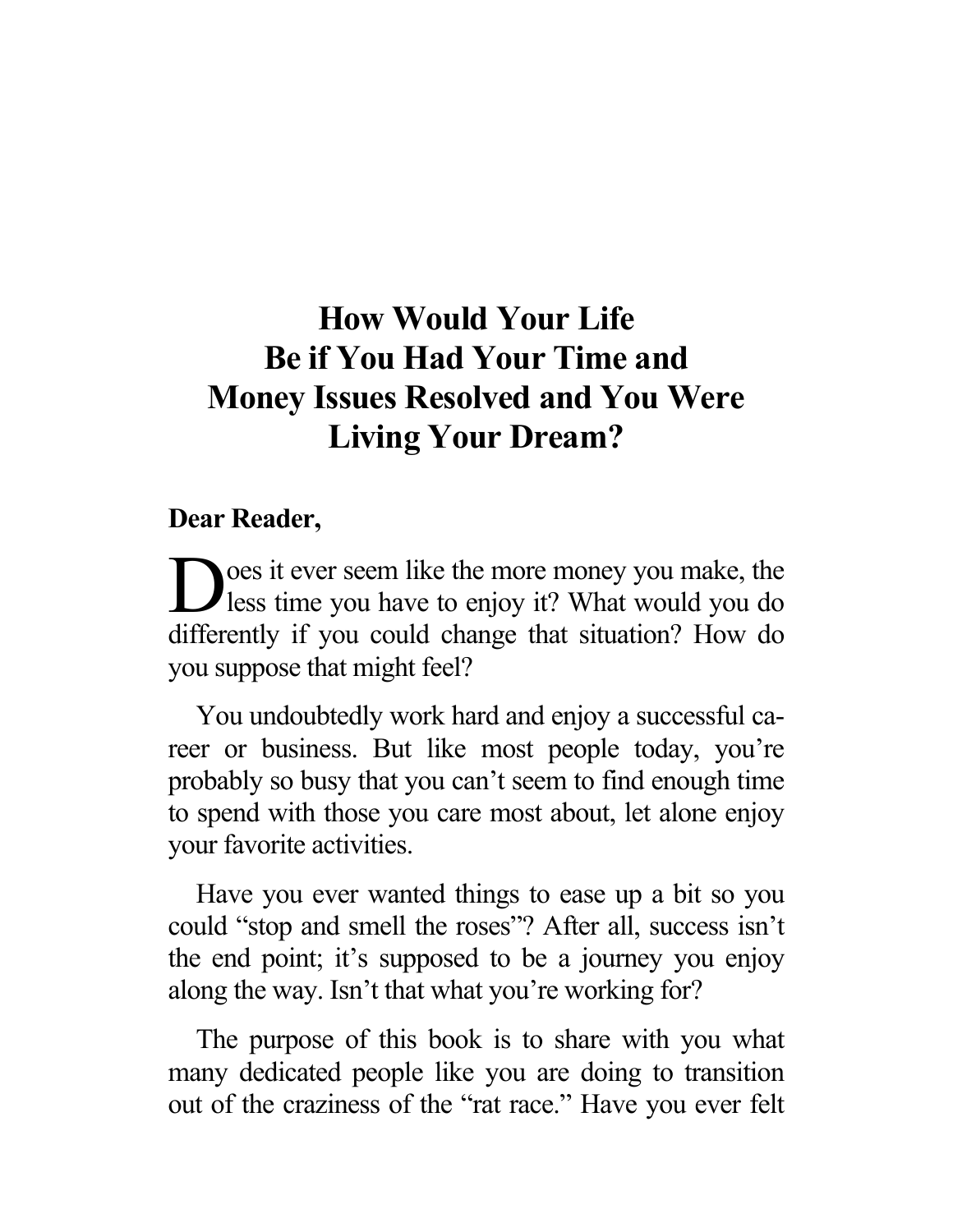like saying, "I've had enough. Now it's my turn, and I'm going to do something about it"?

You're about to get a brief overview of an exciting, cutting edge business that you can manage from the comfort of your own home, without affecting your current occupational activities. It offers you the potential of generating a strong secondary income and beyond, while taking advantage of the latest economic trends and tax laws.

It combines the newest technology with a peopleoriented, professional business development system that can help you accelerate your success. You can start associating with a community of experienced mentors and coaches, including those who have already resolved their time and money issues and are living their dreams, as well as those who are working toward those objectives. They can guide and help you to avoid making a lot of mistakes along the way, supporting you in reaching new levels of achievement.

So, take the next 60 minutes to read this enlightening book, and get rejuvenated. Welcome to a future that offers you the potential of gaining the additional time and money you may need to live your dream…and more.

All things start with a dream,

The Publisher

PS. This is one of the most important books we have ever published. Apply and share its stimulating ideas with others…and watch what happens!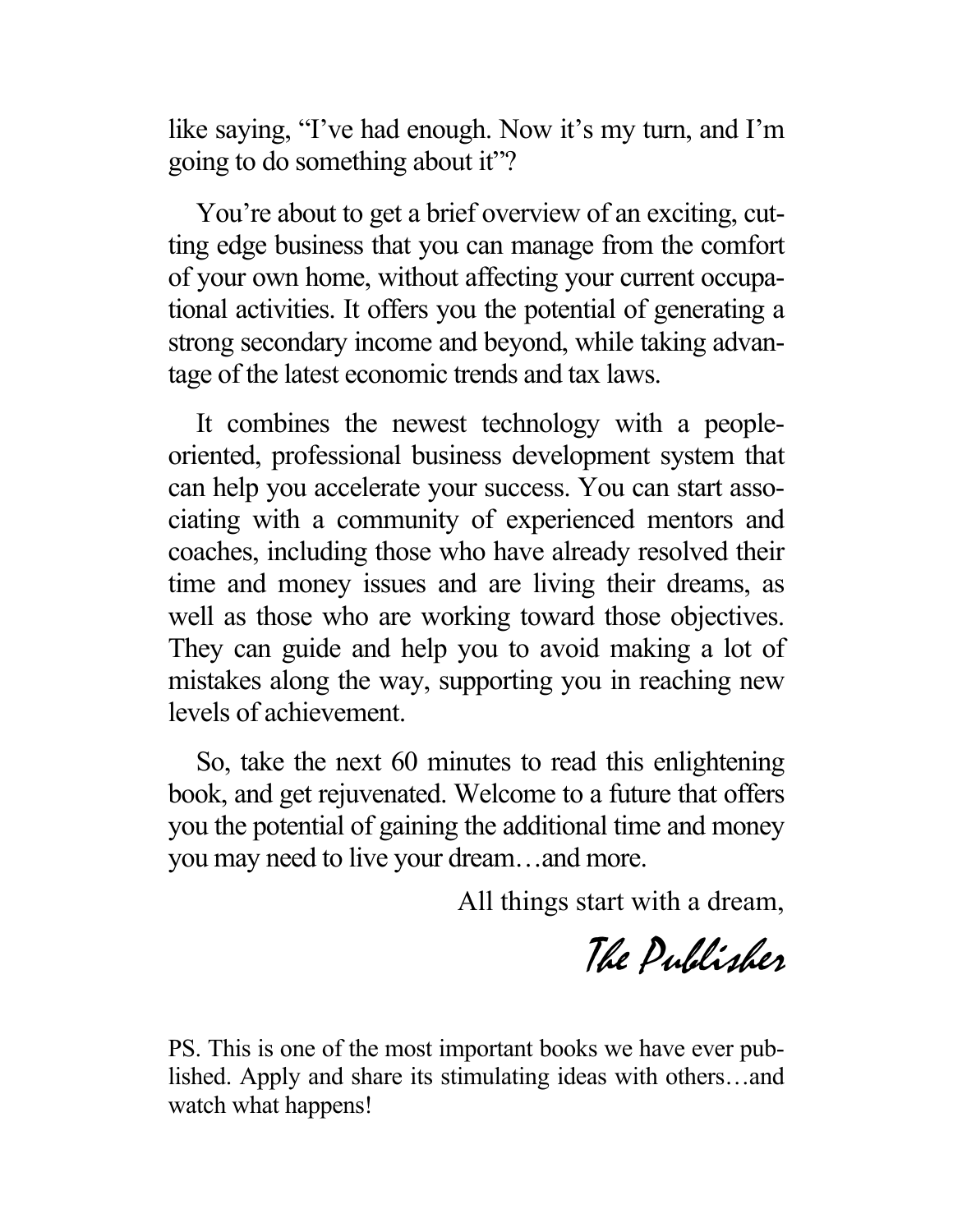**Could This Be What You're Looking For?** 

# Time and Money 2 Live **Your Dream**

**Now You Can Create a Brighter Future by Profiting from the Expansive Growth of an Innovative Business** 

## John Fuhrman

**International Bestselling Author** 

A **Possibility Press** Book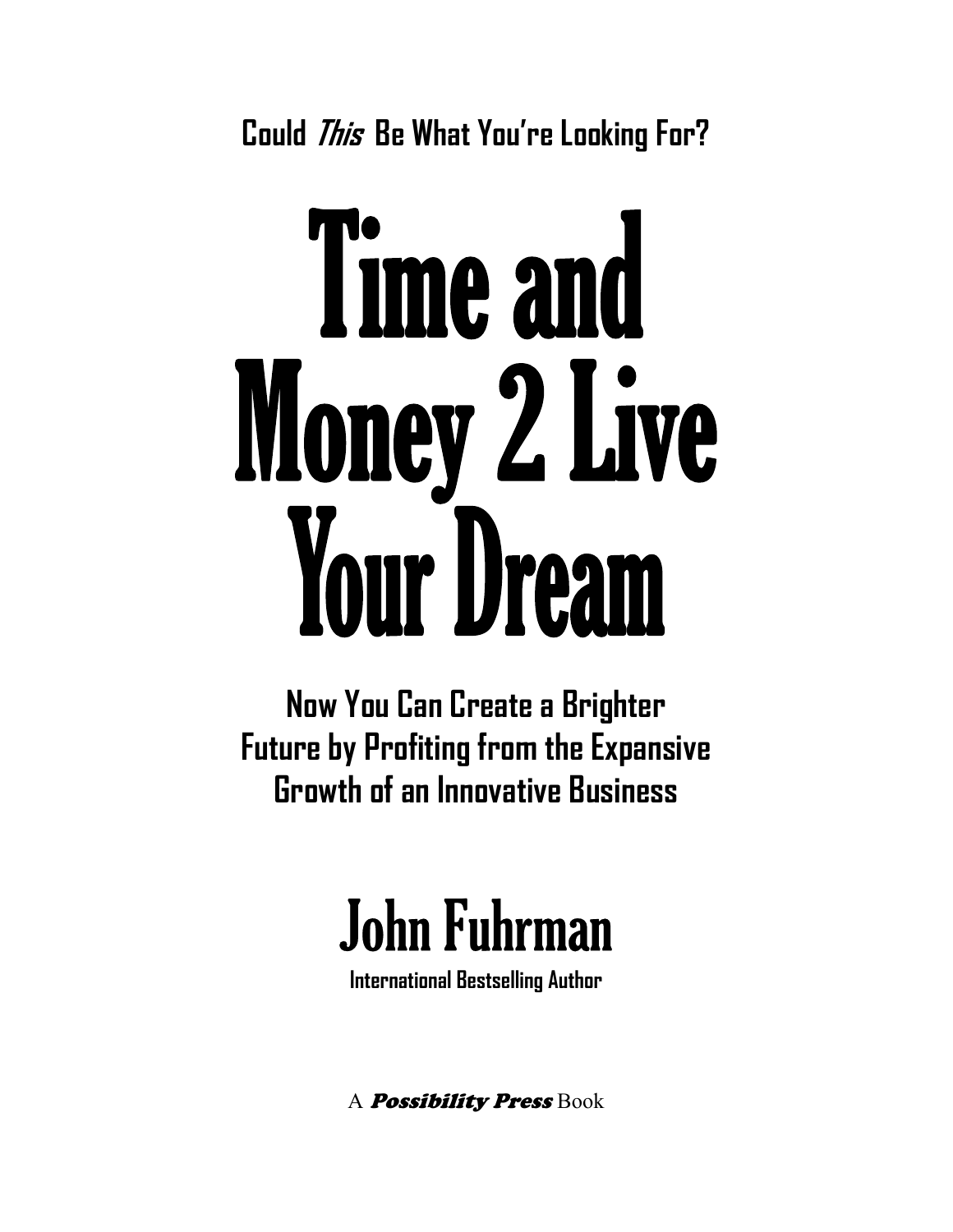## **Time and Money 2 Live Your Dream**

Copyright © 2006 by John Fuhrman ISBN 0-938716-70-0

All rights reserved, including the right to reproduce this book or portions thereof in any form or by any means, electronic or mechanical, including photocopying, recording, or by information storage or retrieval system without written permission from the publisher, except for the inclusion of brief quotations in a review. All rights are also reserved for translation into foreign languages. No liability is assumed with respect to the use of the information herein.

> Published by Possibility Press info@possibilitypress.com

Manufactured in the United States of America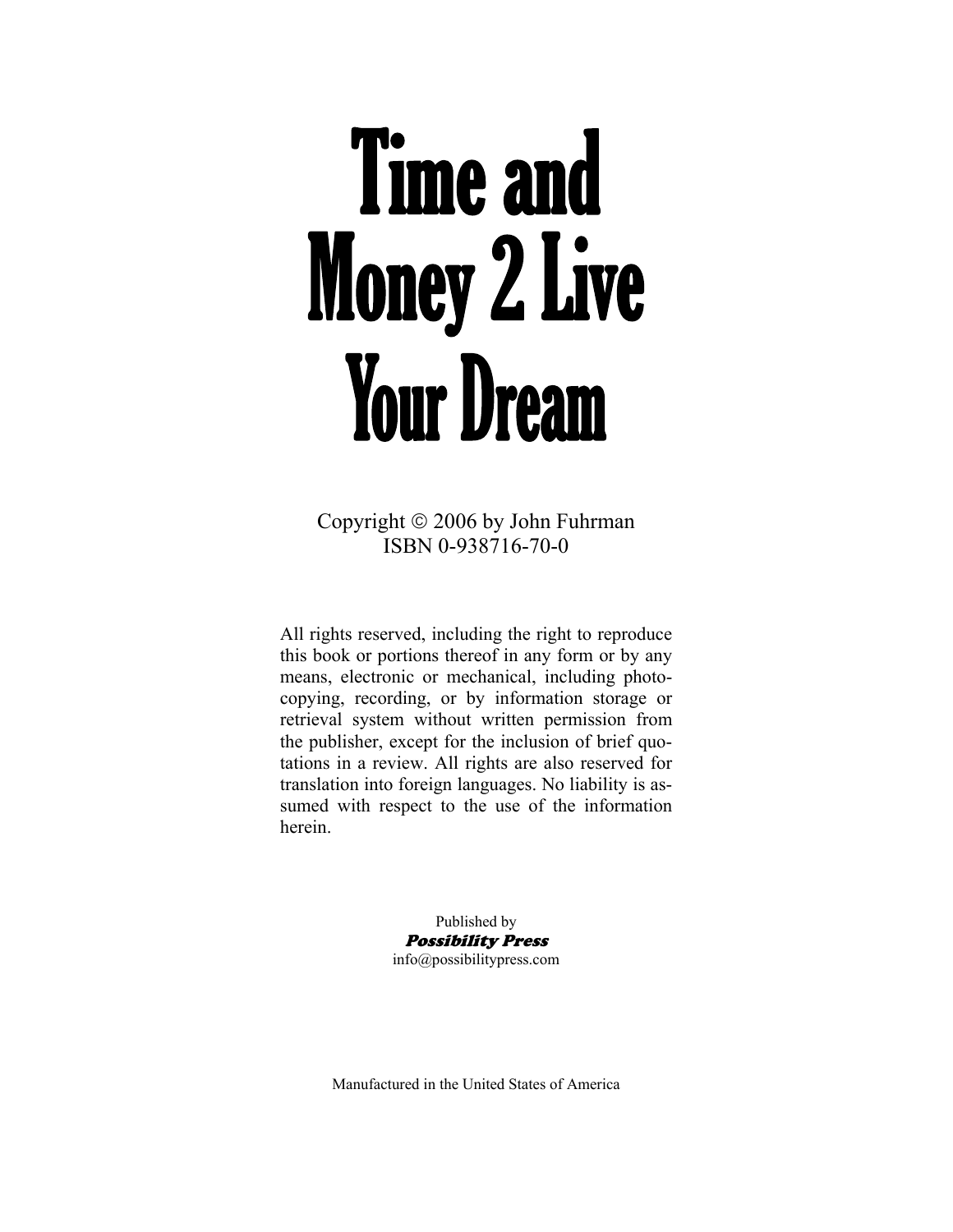#### **— Contents —**

| Introduction—Could This Be What You're Looking For? 7 |                                                                                          |
|-------------------------------------------------------|------------------------------------------------------------------------------------------|
| 1.                                                    | So, How Can You Benefit from the Expansive Growth                                        |
| 2.                                                    | Why You Might Want to Learn More                                                         |
| 3 <sub>1</sub>                                        | Shoulda, Coulda, Woulda, and "If Only                                                    |
| 4.                                                    | <b>Ch-Ch-Ch-Changes—The Only Thing Constant in</b>                                       |
| 5.                                                    | Why Would You Want to Embrace the                                                        |
| 6.                                                    | Now, Let's Review the Basic Keys to                                                      |
| 7.                                                    | Time and Money and the Real "Secret" of the Wealthy  41                                  |
| 8.                                                    | <b>Share This Opportunity and Leverage</b><br>Your Way to Greater Financial Security  47 |
| 9.                                                    | So, Why Is Movement More Important                                                       |
|                                                       | 10. Get the Best Advice You Can and                                                      |
|                                                       | 11. "So, What Are the Main Ingredients and Advantages                                    |
|                                                       | 12. "But, Does This Business Model Really                                                |
| 13.                                                   | So, What Is the "Secret" to Success                                                      |
|                                                       |                                                                                          |
|                                                       | 15. If Only I Had Taken the Chance When It                                               |
|                                                       | 16. Now's the Time to Earnestly Pursue<br><b>Living Your Dream! This Just Might</b>      |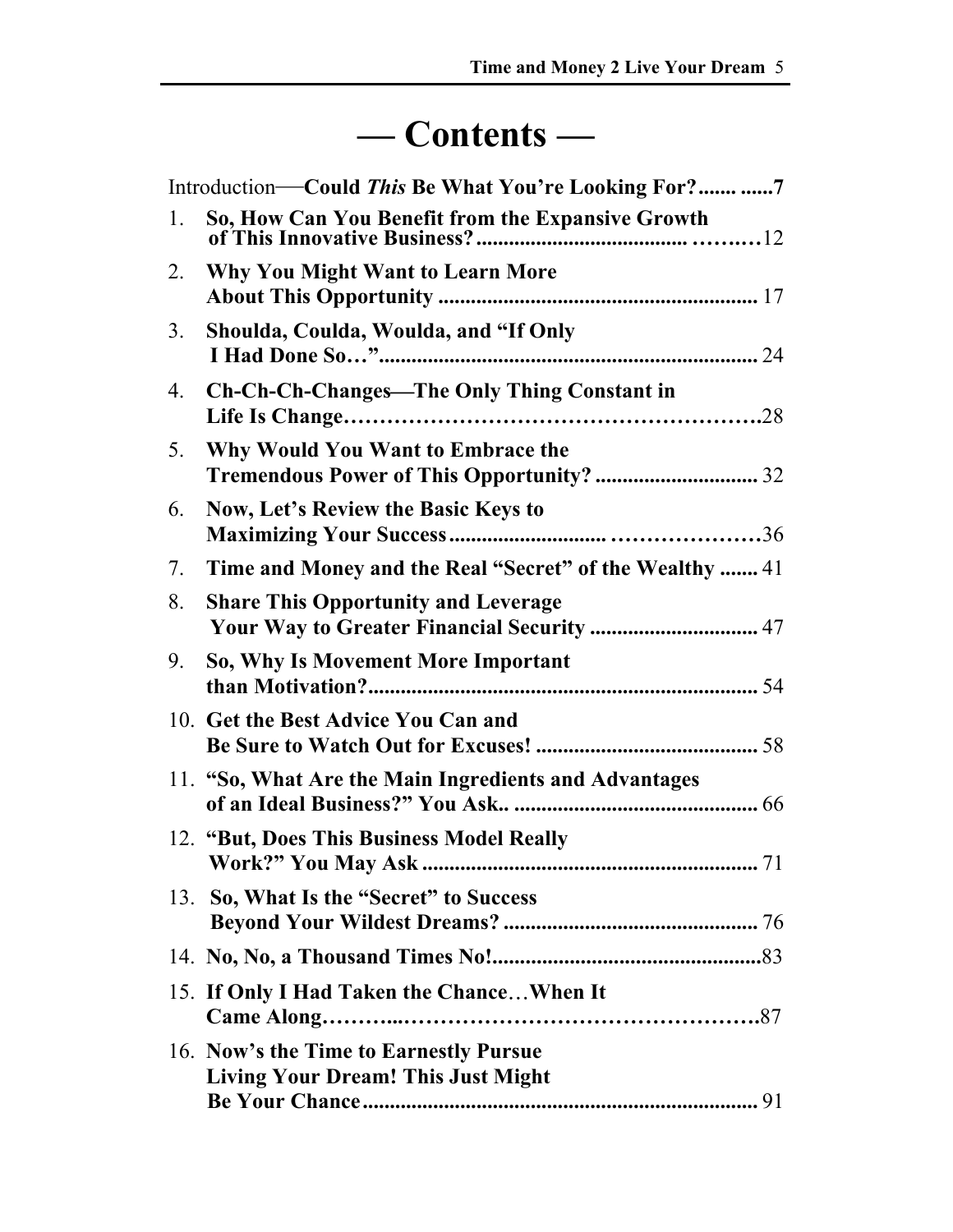66 *spiring millionaires are best advised not to go to work for big corporations. In fact, 85% of America's millionaires own their own businesses…"* 

—*US News and World Report*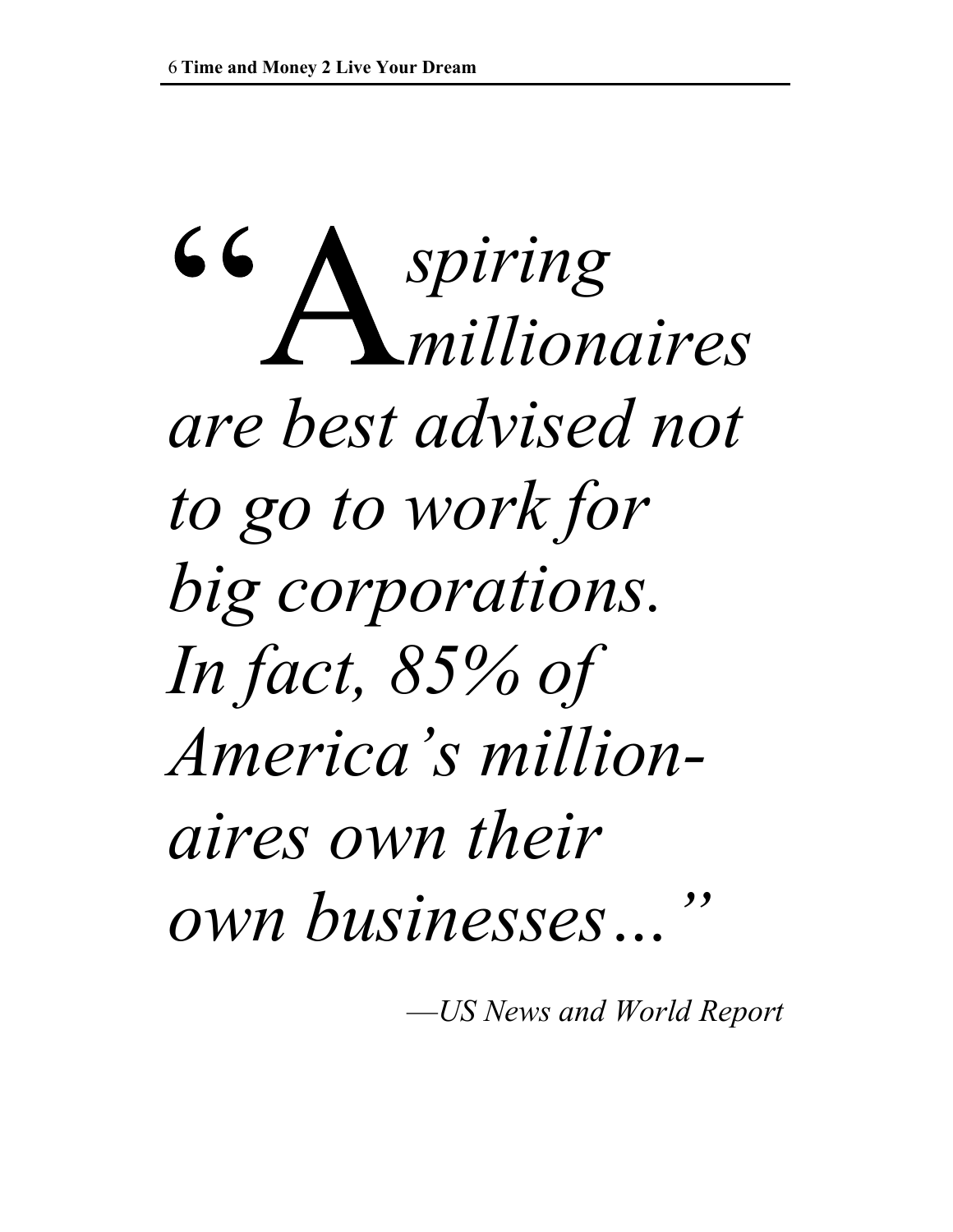### — Introduction — Could *This* Be What You're Looking For?

*"The successful person is one who had the chance and took it"* —Roger Babson—

es, it could well be! People throughout the world are taking advantage of the innovative business model briefly covered in this book. It's people teaming up with others who also want to resolve their time and money issues and live their dreams. Y

 At one time, generating a substantial income from home had been something few people could do very successfully. But now you, too, can partake of the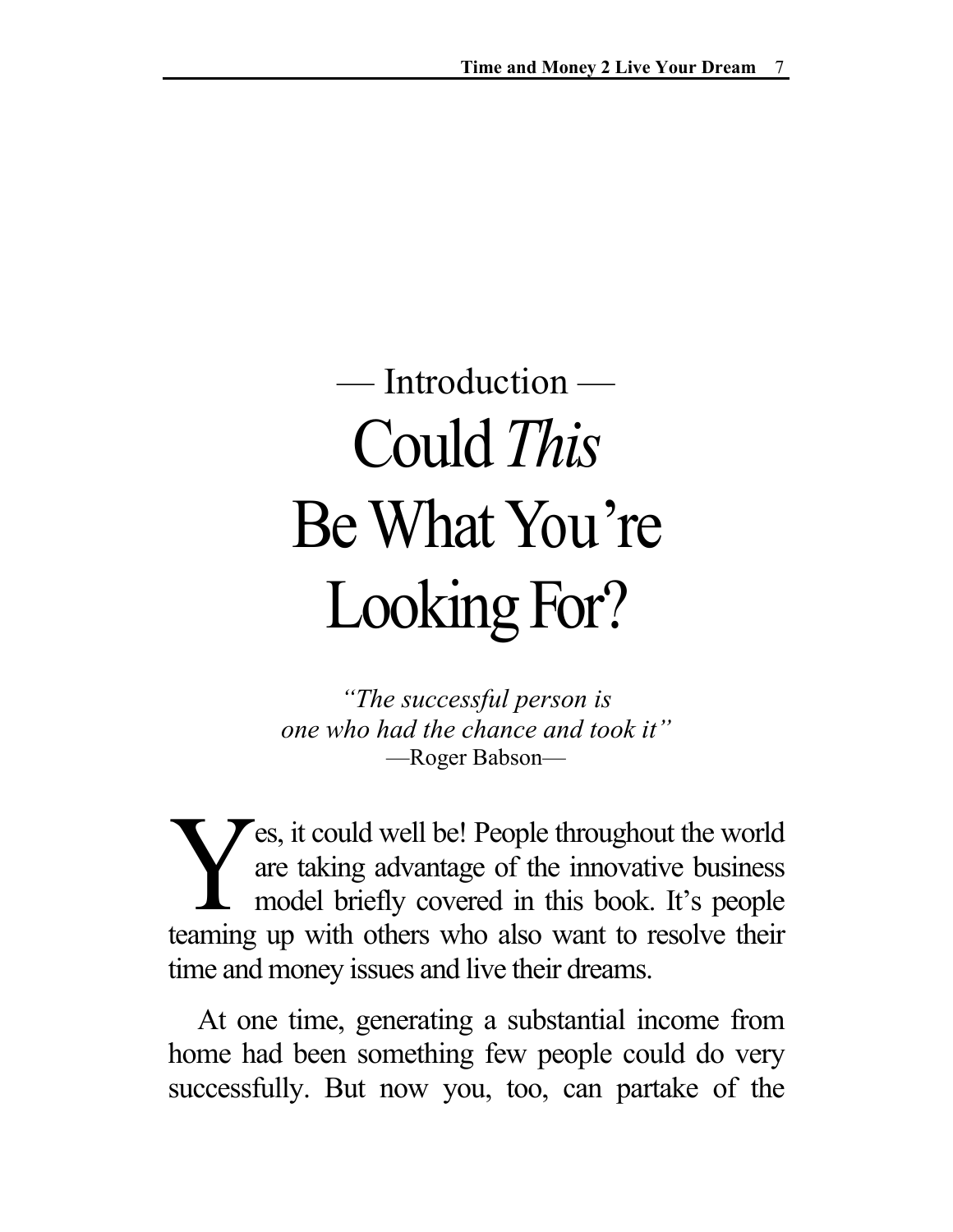growing profits being generated by owning a homemanaged business that's supported by a team of experienced business development mentors and coaches. They build "communities" of other home-managed business owners, as well as consumers, who purchase goods and services both online and via more traditional methods like catalogs and toll-free ordering.

Basically, you have three options regarding what you can do with this opportunity:<br>1) Ignore it and maintain the status-quo.

- 
- 2) Be a consumer to save time and money.
- 3) Profit from its exciting growth, without affecting your current job or business.

 Are you going to take advantage of this opportunity, or let it go by like you may have done with other opportunities in the past? You don't want to regret it later and say, "If only I had taken advantage of that opportunity when I first learned about it, I'd be so much further ahead today! Why didn't I do it?"

 What if some people you know or hear about take advantage of it and run with it, and achieve more of their dreams and goals? Would you be sorry if you hadn't done so yourself?

 Obviously, everyone, including those who are already making a great living, would like to have more time and money. But when an opportunity comes along to do just that, most people, unfortunately, aren't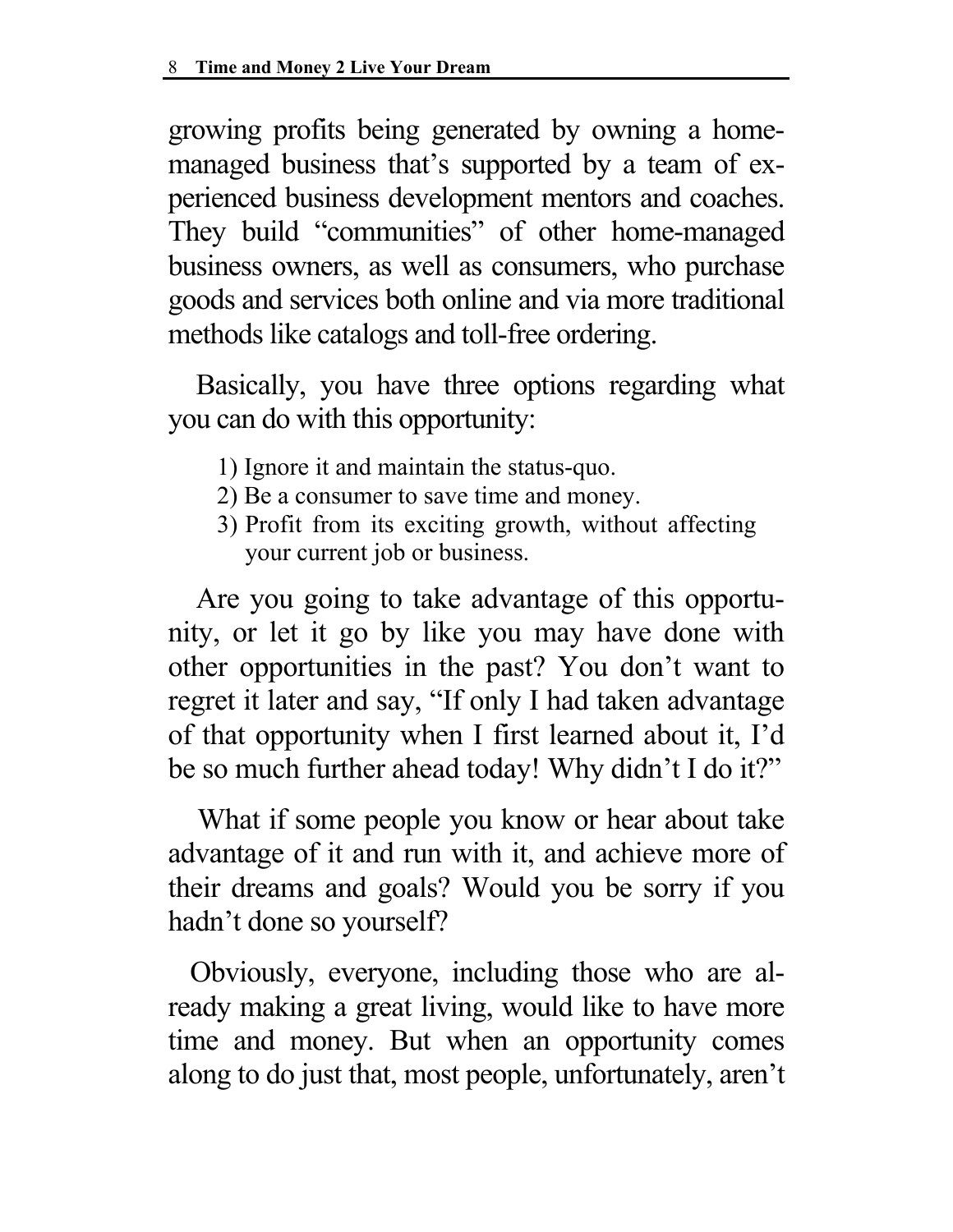even made aware of it. It's not their fault. They just don't know about it, so they simply continue doing what they're doing, even though they might want things to change. Anticipating things will soon get better, they keep busy following the same routine, not realizing they could also be following their dream.

 As you might expect, the results are predictable. If they don't do something about it, things usually stay the same or even go downhill. For example, they could find themselves involved in a layoff or rightsizing. But now, here's a chance to guard against events like that from negatively affecting your lifestyle.

 So, what four things do most people with their time and money issues resolved have in common?

- 1) They come from all walks of life.
- 2) They seized opportunity when it knocked.
- 3) They're no more intelligent or better qualified than you or me.
- 4) They made a decision and took appropriate action.

 So, how can you become one of them? Read this book. Learn about a vehicle you can use to help you resolve your time and money issues, get out of debt, build more financial security, and live the life you desire.

 Do you know how to generate a strong secondary income from home without being a techno-wizard or business genius? You're about to get a brief overview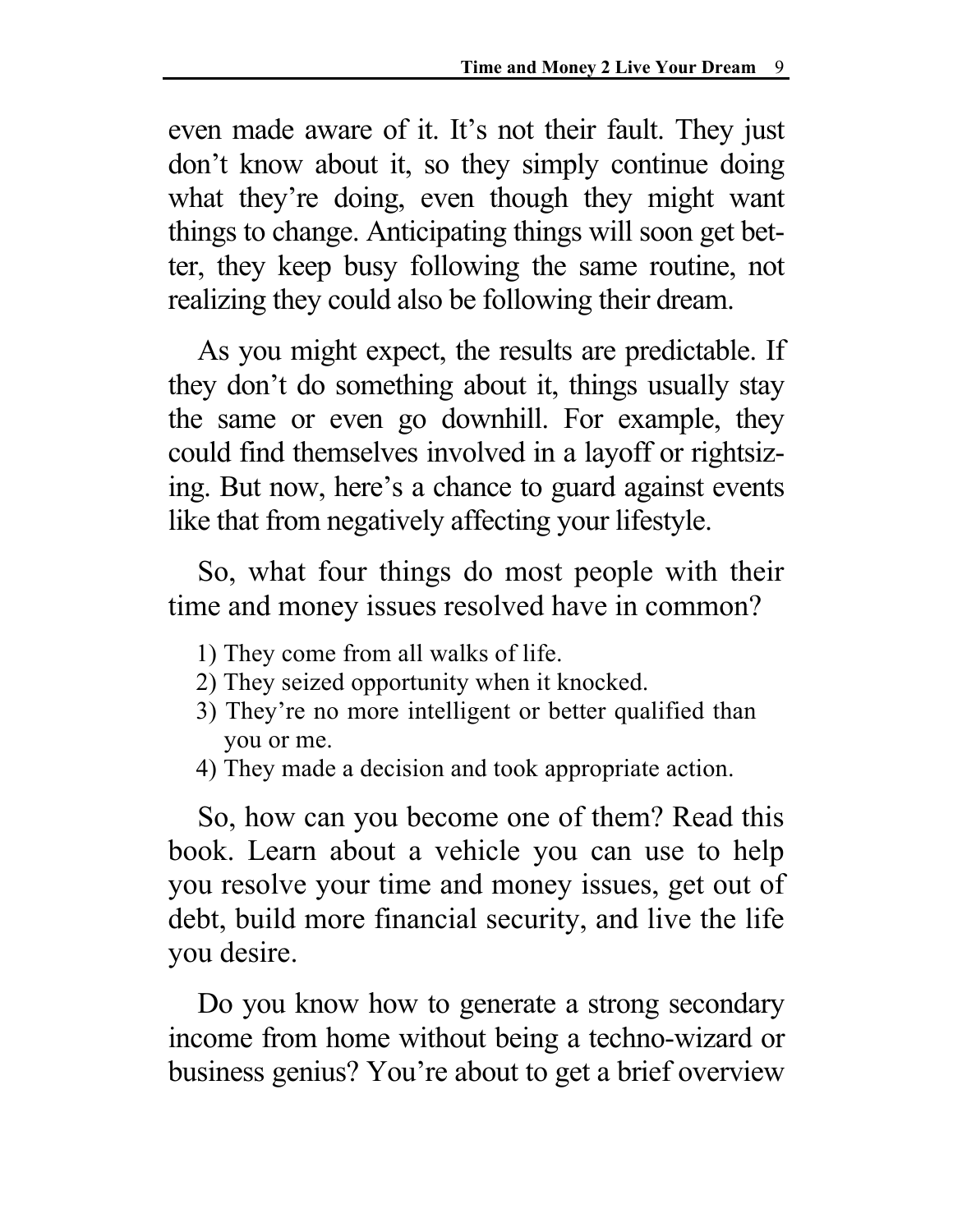of an exciting business model that can help you do so. You'll learn how you can possibly become a part of it and diversify your income with it.

 By following a proven business development system, guided by a dedicated support team of mentors and coaches, coupled with the speed and power of online and offline business capabilities—you, too, have a new opportunity to increase your prosperity.  $\overline{ }$ 

 Obviously, only you have the final say in how you choose to live the rest of your life. Would you like to make an even more informed decision about your future? This book can help you do that.

 Can you recall your childhood dreams where you could be, do, and have anything you wanted? How did you imagine your life would be as an adult? If you're not quite where you'd like to be in life, here's an opportunity for you to do something about it.

 Have you noticed a decline in shoppers at the local malls, and even store closings, because of more people doing business and shopping from home?

 Do you realize that the Post Office, UPS, FedEx, and other package delivery services are enjoying significant increases in business, because of more people doing business and shopping from home?

 Are you aware that there's a continuing decrease in the time people spend watching primetime tele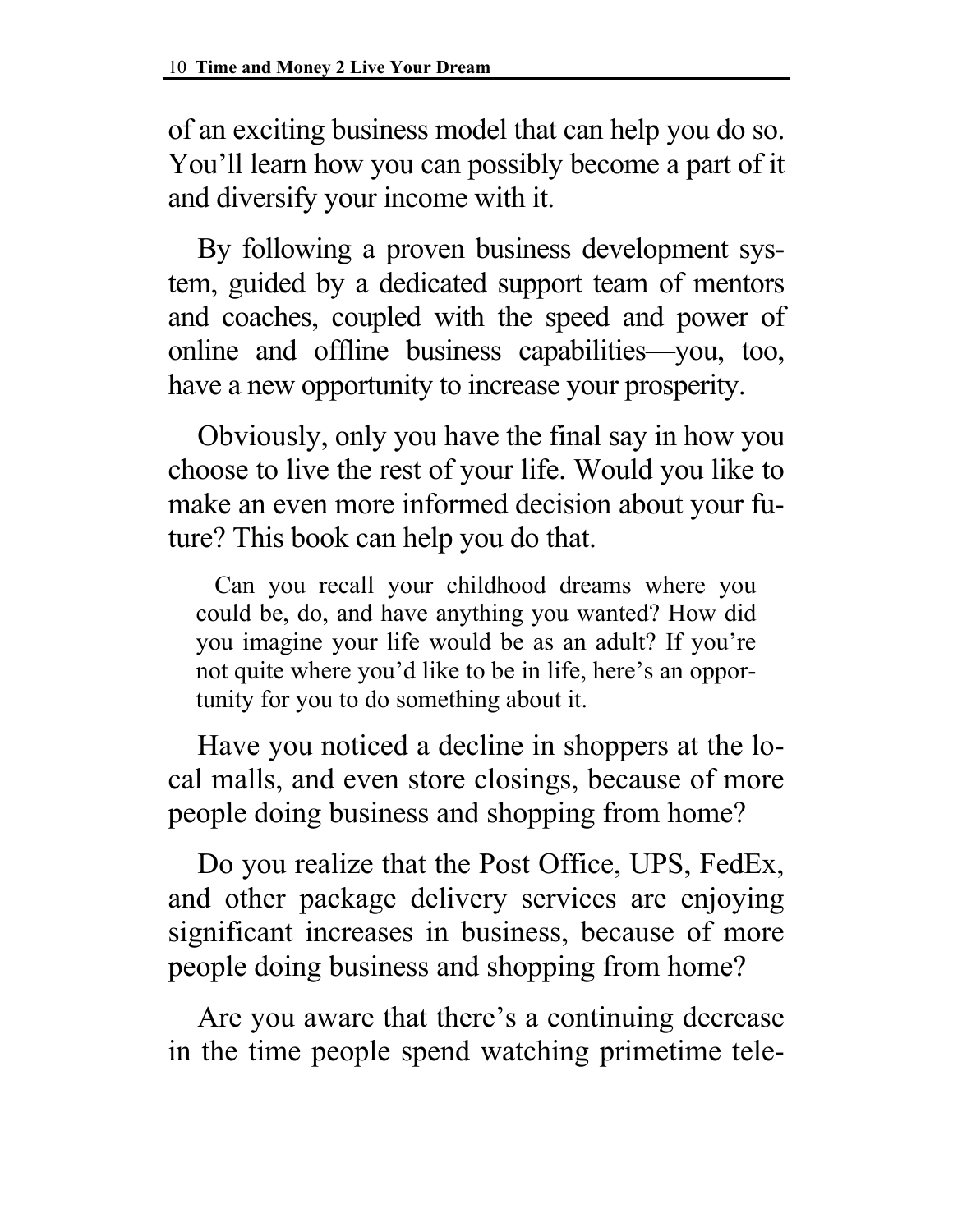vision, as millions choose to spend increasing amounts of time online?

 Fortunately, you don't have to be a computer wizard or business genius to take advantage of this opportunity. It's a high-tech/high-touch business, where people are the most important part. It's people using technology, both low-tech toll-free catalog ordering and hightech online components, helping others leverage their way to greater success. They build relationships—the most valuable asset of any business—offline, while using the latest technology online.

 You don't need to create a website; it's already been done! This and other technical aspects have been taken care of. You simply use the site already developed and maintained by your business development support team.

 You may also find your children eager to help you with your business. It would be a fun, educational experience for them, and draw you all closer together!

 Yes, a golden opportunity is knocking on your door; loud and clear. Go ahead and seize it! Open your mind and unlock your vision for a brighter future. Once and for all, accelerate your progress toward resolving your time and money issues and living your dream.

Read *Time and Money 2 Live Your Dream* and discover the possibilities—for you!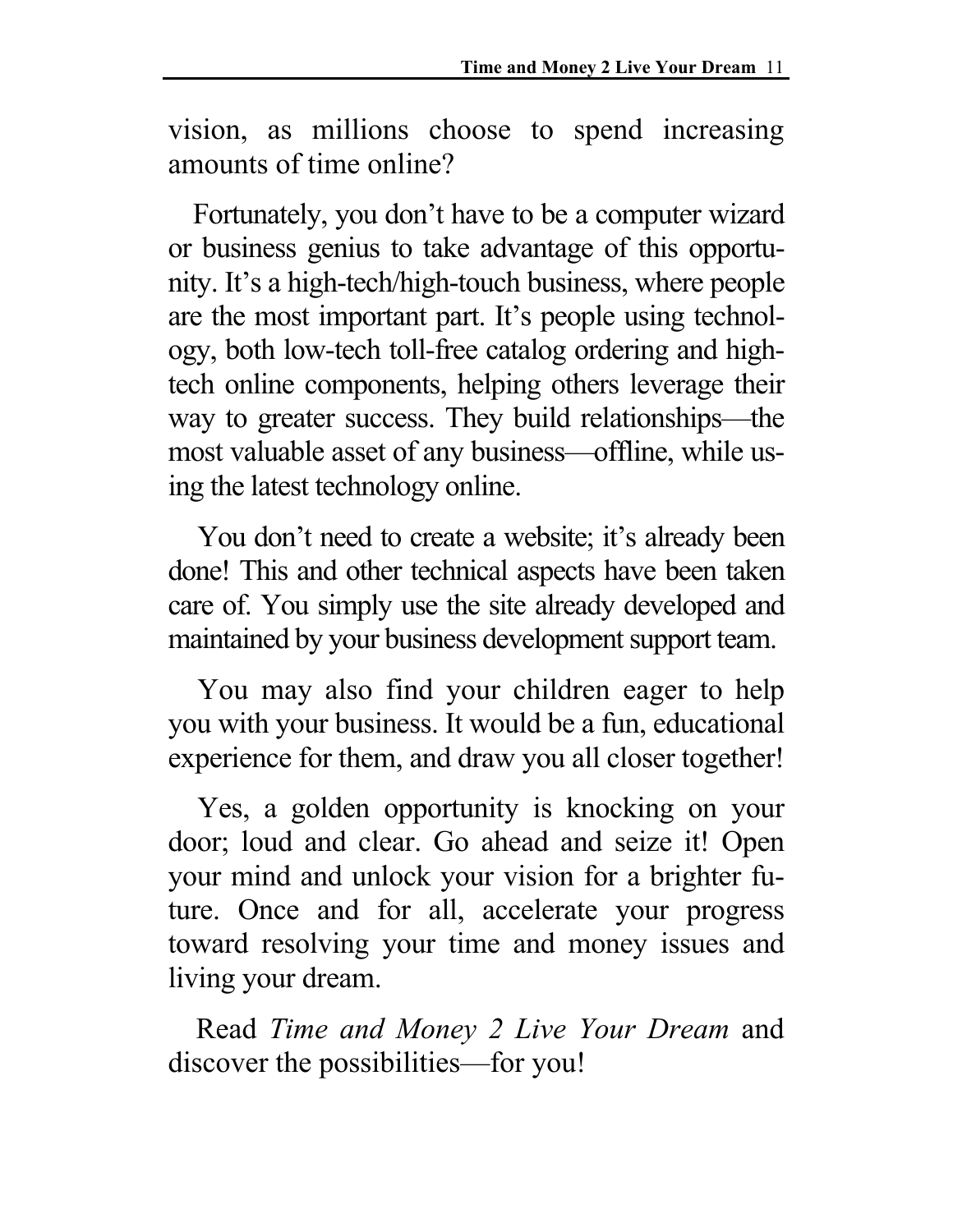## $-1-$ So, How Can You Benefit from the Expansive Growth of This Innovative Business?

*"Some great people are leaders and others are more lucky, in the right place at the right time. I'd put myself in the latter category."*  — Steve Wozniak —

*ill Gates*, founder of Microsoft, richest man in the world and well-known philanthropist, along with his wife, Melinda, wouldn't be where they are today if it weren't for his innovative technology.  $\sum_{\text{wir}}$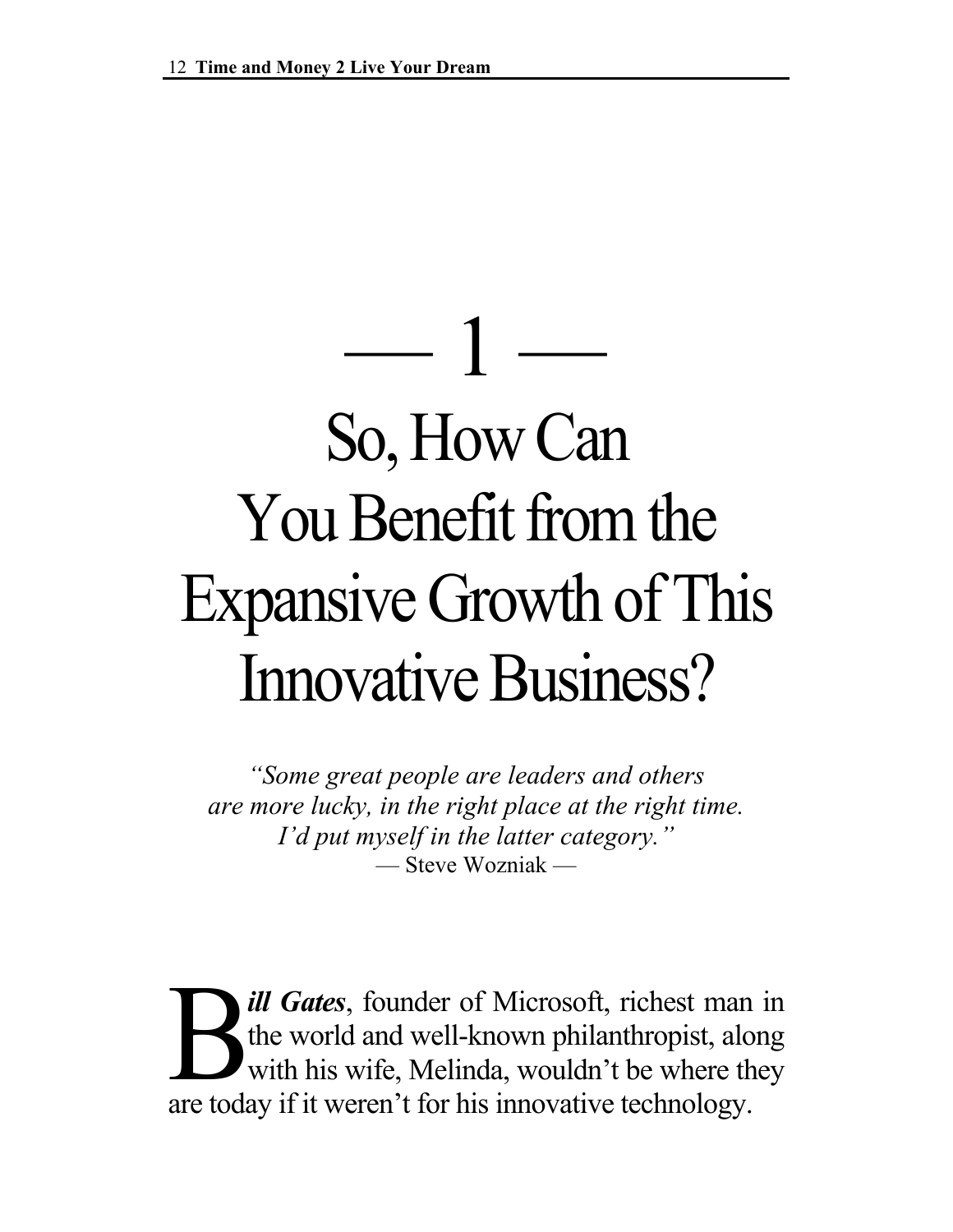*Michael Dell*, business innovator and founder of Dell Computers, said that, "It's through curiosity and looking at opportunities in new ways that we've always mapped out our path at Dell. There's always an opportunity to make a difference."

*Jeff Bezos*, founder of Amazon.com, said that, "If you do build a great experience, customers tell each other about that. Word of mouth is very powerful."

 *Steven Jobs and Steve Wozniak*, founders of Apple Computers, started the personal computer revolution and became "zillionaires." Jobs, who also co-founded Pixar Animation, said that "Our belief was that if we kept putting great products in front of customers, they would continue to open their wallets."

 "Sure, those people are on top of their game, but how can that help me increase my prosperity?" you ask. Well, you're about to learn about an exciting business opportunity that can help you do that. It uses the technology and ideas they and others have developed. And it could help take you where you want to go, whether it's to realize your wildest dreams, or earn just a couple hundred extra dollars a month. It's up to you.

 Fortunately, someone thought highly enough of you and your abilities to lend you this book. Perhaps they noticed something about you that you may not have seen in yourself.

 It could have been something you said. Maybe it was your enthusiasm that caught their attention.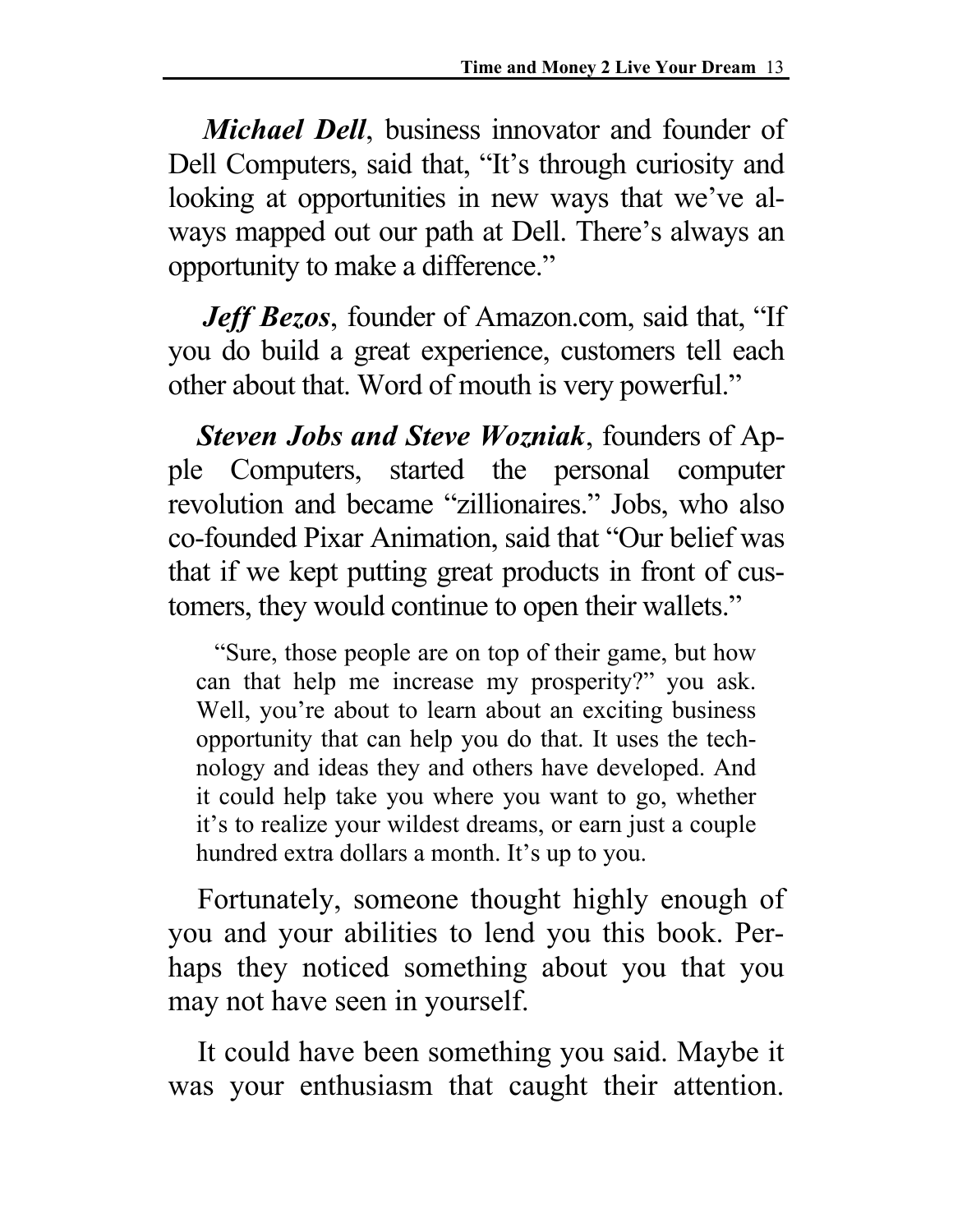Or, perhaps, they consider you a friend worthy of sharing good news with.

But regardless of the reason they shared this book with you, you can feel complimented they did. After you've finished reading it, you might notice, more than ever, the news stories about the phenomenal growth of online business-to-consumer spending. You may also start becoming more aware of the trend toward home-managed business ownership.

According to Paul Zane Pilzer, world-renowned economist and former economic advisor in two US Presidential administrations, ten million people, in the US alone, will become millionaires over the next ten years. He believes many of them will be home-managed business owners who share, or teach, others about what they have to offer, while also utilizing the web.

As you know, the web is certainly a convenient tool for making personal purchases, but it's also a wonderful tool for business. As Pilzer suggests, it's a part of the business model discussed in this book. Not only can people save time and money from the comfort of their own homes when they shop, but now they can also earn money while more efficiently operating a home-managed business.

#### *What a great scenario!*

More importantly, you'll begin to see how you could possibly take advantage of a dynamic business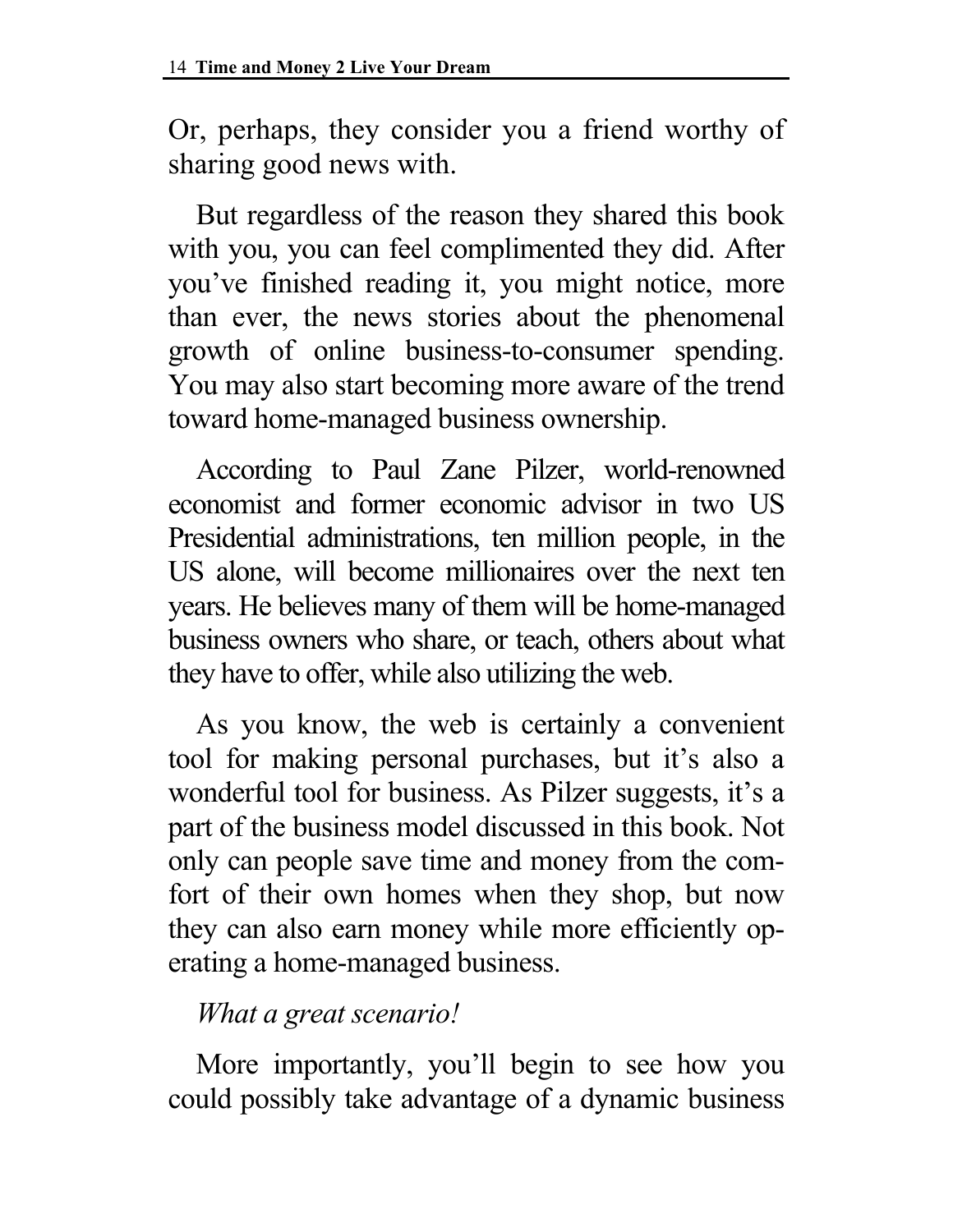opportunity, that's on the cutting edge of what's happening in the marketplace. What you won't get, though, is something for nothing. This is not a getrich-quick scheme. There are no guarantees that this is even what you're looking for.

But, *what if it is?* 

Pilzer goes on to emphasize that, "As powerful as the Internet is, it hasn't replaced the one-on-one, personal function…, and it never will. Business is about serving other people. The better you are at giving people something that improves their lives, the more successful you are and the more money you make."

The main component of this innovative business model reflects Pilzer's thinking. It has been developed to give people, from all walks of life, a chance to get in on the action. But just like any worthwhile endeavor, the rewards go to those who earn them based on the effectiveness of the time and effort expended.

 Unfortunately, some people you may know are under the illusion that they can keep doing the same things, and somehow their time and money issues will magically resolve themselves. But this is a dangerous belief that can lead to a lifetime of disappointment and regret.

The key factor here is that we all get what we focus on. Whether we realize it or not, we are where we are in life because that's what we've focused on.